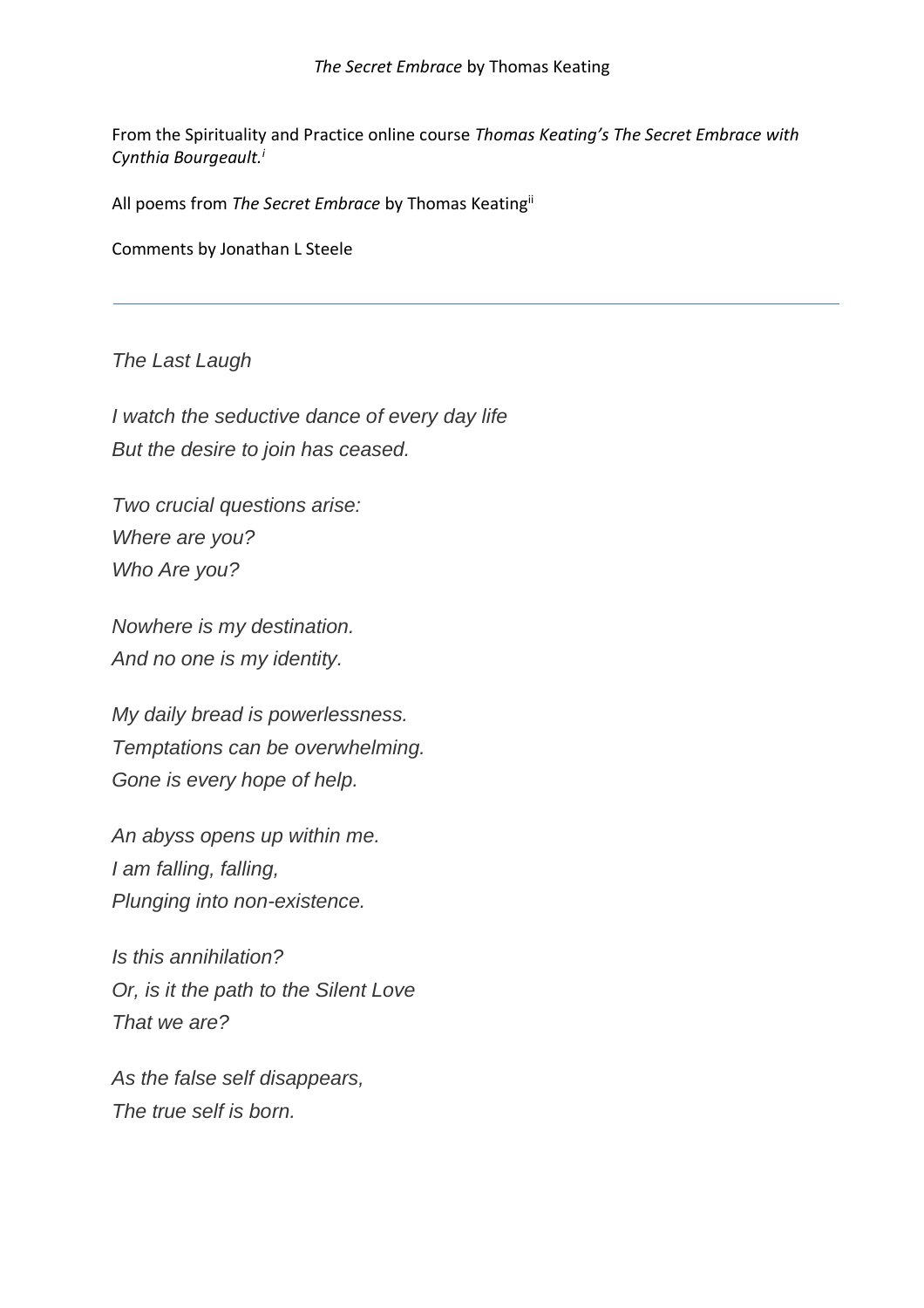*Then the dance of human nature with That Which is Takes on a wholly new perspective,*

*And those who take part in it Are overwhelmed with laughter Too deep to be heard.*

# 1) Dark Night as The Path

Jesus' apophatic journey may not have been initiated until Gethsemane and carries on acutely through his passion, including abandonment by friends, betrayal and beyond cruel physical punishment. Yet, somewhere along the way, something else pops through him, where fully surrendered to love, he becomes love, literally speaking forgiveness on his enemies and transmitting transfiguration of the earthly plane through his dying and dead body, Blood and death, now become water, baptismal, divinization, transmission. The self has been fully donated to the cosmos. Having been willing to die before he died. Could this be what Thomas is pointing to through this poem? The transcendence of the traditional unitive map-where there is no place to get to. Just presence remaining as absence, free of anguish having borne it, even having become it. Wow. Is this what's being imprinted through evolution-an embodied non-dual Christian path bursting into transcendent and transfigured waters transmitting essence in its wake? Is this vision I'm glimpsing raising both the possibilities and the playing field? Accessed through dark night perception? Is this the fire in the cosmos that Yeshua has been guarding and that Teilhard saw at the heart of all matter?

### 2) Shining, Shining

May we all be like rocks making the brook sing, placing ourselves (include and include) allowing Transcendence itself to worry about outcomes, including transcendence for that matter. What is called for now is trusting this flow of mercy with the all of ourselves. Thomas is joining the other Thomas (Merton) in our Western tradition as icons of cosmic responsibility in their willingness to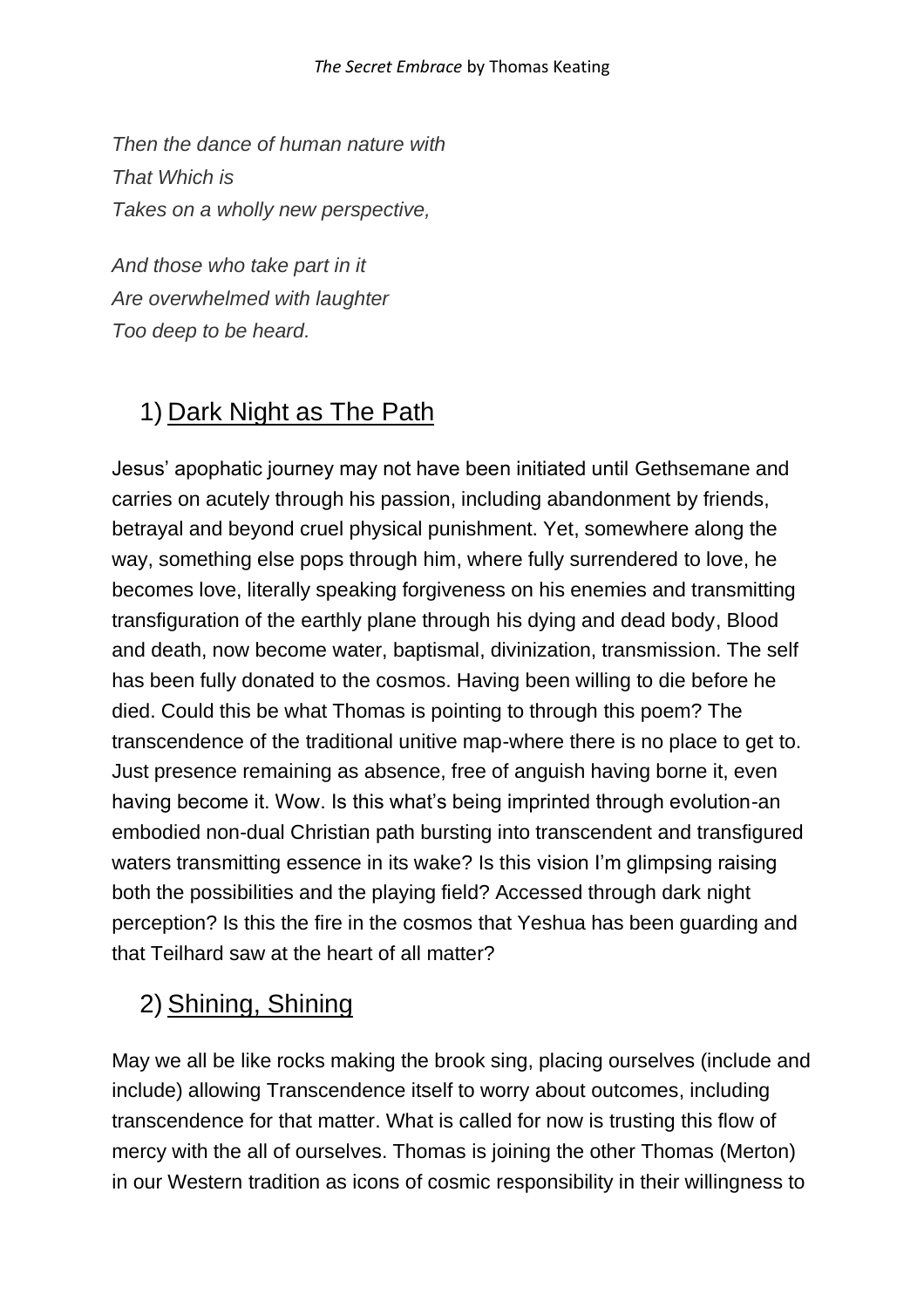go over the edge and return to tell about it-particularly in-sync with the incarnational thrust at the heart of Christianity, the dynamism of the intertidal expression of 4th Dimension vision carried out as Bodhisattva vow. I can hardly believe what we're seeing as possible and yet Thomas is making it, along with Bernadette Roberts, and the other Thomas, the benchmark for our collective destiny, where through divine assistance we take our place as cosmic servants with each conscious outbreath we breathe. There's no invitation to return to God, when God has returned you to Godself. Only shining brilliantly. As light, with light, through light. I guess getting to the eye of the storm is scary until it's not. Thank you, Cynthia, for your gorgeous role as cartographer in laying out these gems like diamonds before our feet-namaste, my Teacher.

#### *Out of Nothing*

*To be nothing Is to consent to being a simple creature. This is the place of encounter with "I AM that I Am."*

*When there is no more "me, myself, or mine," Only "I AM" remains.*

*Then the "I" may fall away, Leaving just the AM.*

*God empowers our powerlessness So that we never despair Of unconditional forgiveness and infinite mercy,*

*Such is the grace of inner resurrection, And the reward for seeking no reward.*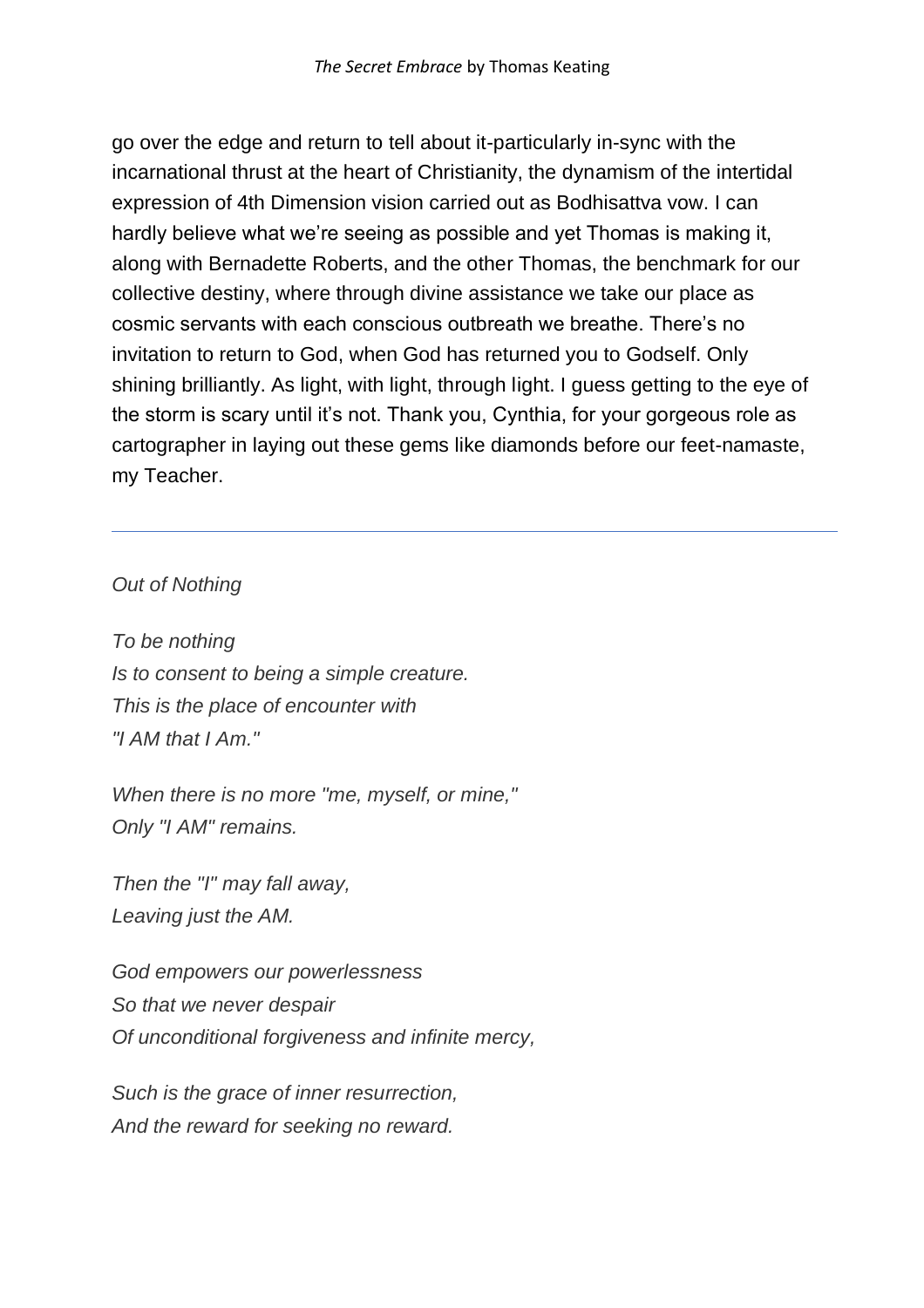### 1) From Perfect Meekness, to Perfect Sorrow, to...Perfect...Love???

Here we see, to use the language of *The Cloud of Unknowing*, an invitation in ranging spectrum from "perfect meekness" (a felt sense of awe and wonder in grasping the scale of things), to "perfect sorrow" (bearing the weight of knowing oneself to be infinitely loved in and as the veil between I and AM for which unmediated longing beckons), and then ultimately to what we might call…*perfect love*???

Thomas Keating's poem points to this same progression reflected in the words and life of St. Paul: "It is no longer I who live but Christ in me," and, "For to me, living is Christ and dying is gain," and the twin teachings and life of Gurdjieff respectively, "Life is only real then, when I Am," and, "Behind Real I lies God." Where the piercing and penetrating longing of God that is forever leading one beyond self-reflective consciousness, then beyond self itself, finally implodes beyond any density that can be held into form as we know it. It is in this spirit that I believe Thomas is returning to us now, reflected in the third stanza of this poem, like the same gravity defying gesture of Jesus walking on water, speaking to us in the boat of our earthly "empowered powerlessness" – "Be not afraid, it is I"- reminding us to "never despair" for the waters that surround us are depths of "unconditional forgiveness and infinite mercy" despite evidence to the contrary. If only we can make the leap to dwell and stake our truest ground in faith; read heart-cognition.

Is this viewpoint the grace of "inner-resurrection?" Evoking and cracking us open to the embodied prayers of Lord, have mercy and the intercessory breath of I AM? Oh, I believe, Lord. Please help my unbelief.

### 2) Will You Join Me Thomas?

Was God looking for friends? To become nothing, in order to join God as God-Thomas wearing Christ, Christ wearing Thomas. Sounded through, person. Logos made word. The olive pressed through, and the oil filtered. Through a lifetime immersed in grace and intention. The Ox-hearding picture where the whole journey belongs and is fit perfectly to scale in the return to "normal life."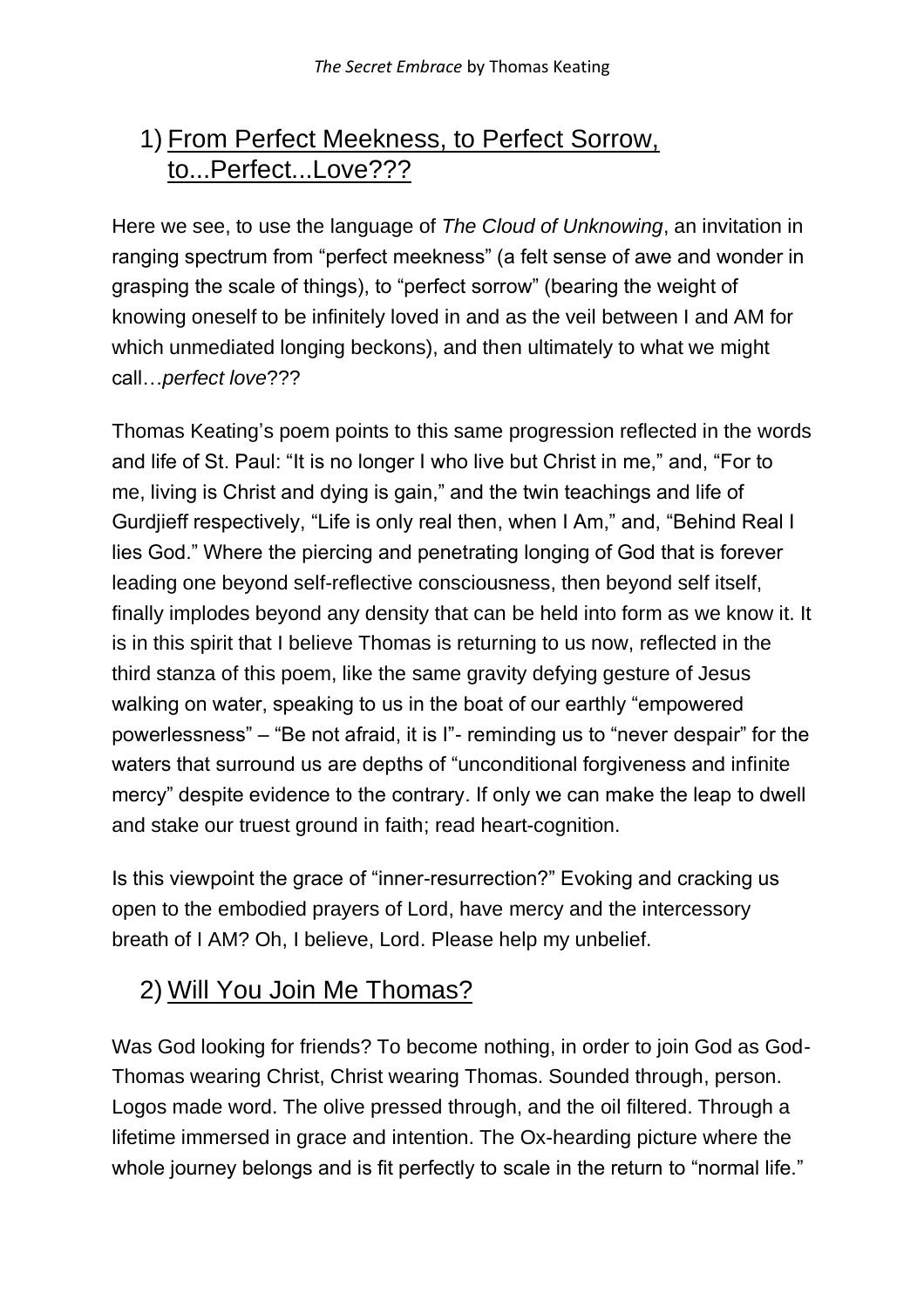Thomas returning compassion to the Divine in his complete willingness to accept his creatureliness for the sake of the planet. What looks like simple service on the outside is reverberating being across space and time. Cosmic belonging is always inter-abiding trans-localized majesty. It just ain't tootin its own horn. You almost have to be it, to see it. Deep calls to deep. Thank you, Thomas. Thank you, Cynthia. Thank you, Father.

#### *Stillness*

*Our true nature is stillness, The Source from which we come.*

*It manifests itself within us As a rising tide of silence,*

*A flowing stream of peacefulness, A timeless ocean of calm, Or just sheer stillness.*

*The deep listening of pure contemplation Is the path to stillness.*

*All words disappear into It, And all creation awakens to the delight of Just Being.*

# 1) Apatheia

There seems to be a higher moving center intelligence connected with the way this poem is referring to stillness. The passionless, "free of all cares" attention must become stabilized-paying attention, no longer to "what you are but to that you are," encountered in the encounter with silence. Maybe this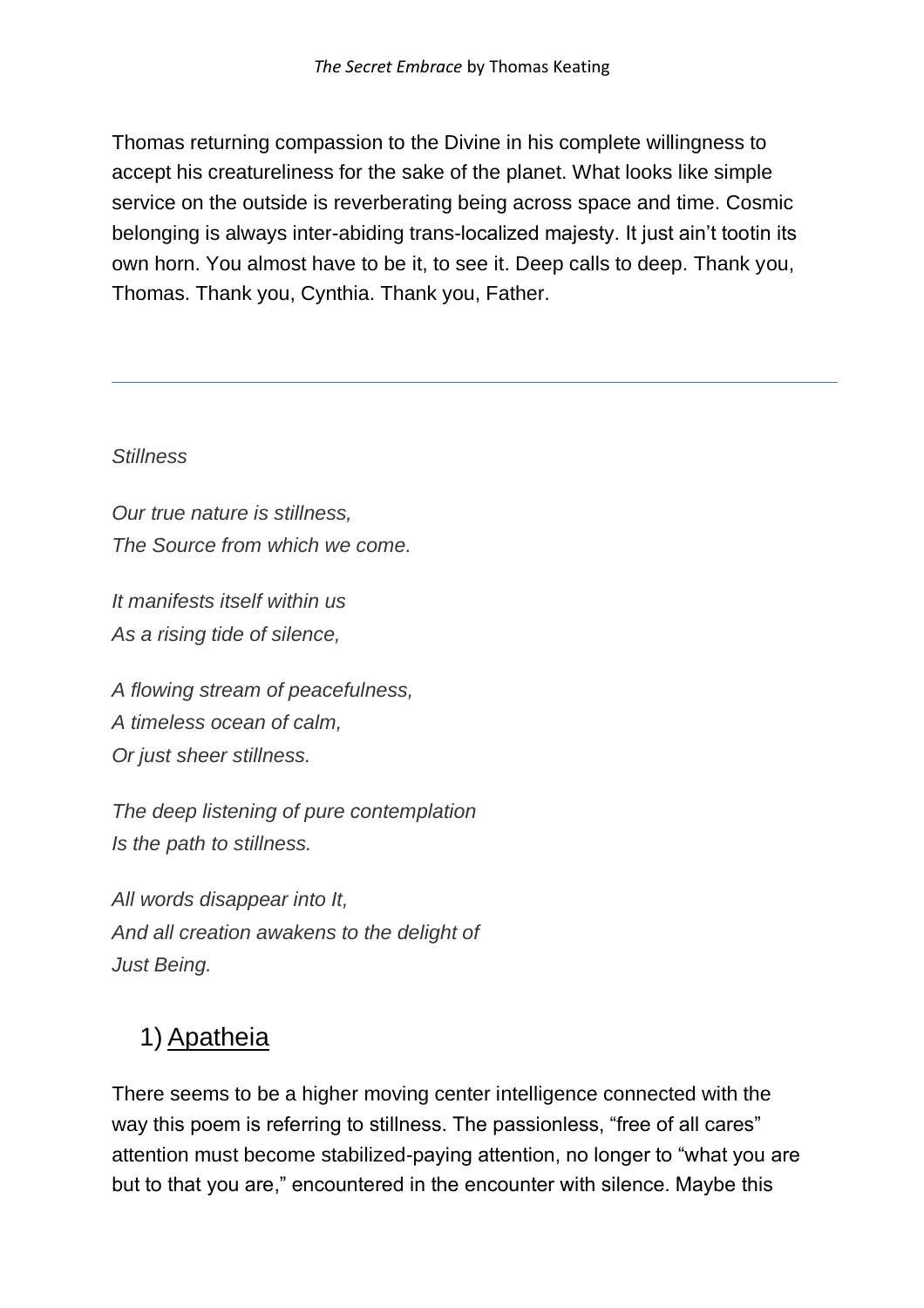begins in the experience of centering prayer until centering prayer becomes life. On the occasions that the "sacred word" drops out it seems that the word as well as the self that was holding the intention has become absorbed by the silence from which the word emerged. Is this kind of silence the only thing spacious enough to birth the stillness of being that can actually coincide with the Divine heart in the world? It seems that the motion of surrender that gets the ball rolling, seeded through centering prayer practice, is growing into a grounded letting into that can stand-through stabilized attention/stillness-in the face of the enormous tidal wave of silence. And then as Teilhard de Chardin says, "After mastering the winds, the waves, the tides and gravity, we shall harness for God the energies of love, and then, for a second time in the history of the world, man will have discovered fire."

*What Matters*

*Only the Divine matters, And because the Divine Matters, Everything matters.*

# 1) When Lightning Strikes

My vision of Thomas as a servant of the Christian contemplative path has shifted to a vision of Thomas as a servant of the cosmos. Both being worthy endeavors and maidservants of awakening. The latter taking on tones of universality, infinite depth and simplicity, reflected in this beautiful collection of poetry. Somewhere along the way it seems he was struck by the same lightning that had Thomas Merton proclaim those piercingly clear words-Thomas Keating now having discovered his own shining, "I have no program for this seeing. It is only given. But the gate of heaven is everywhere."